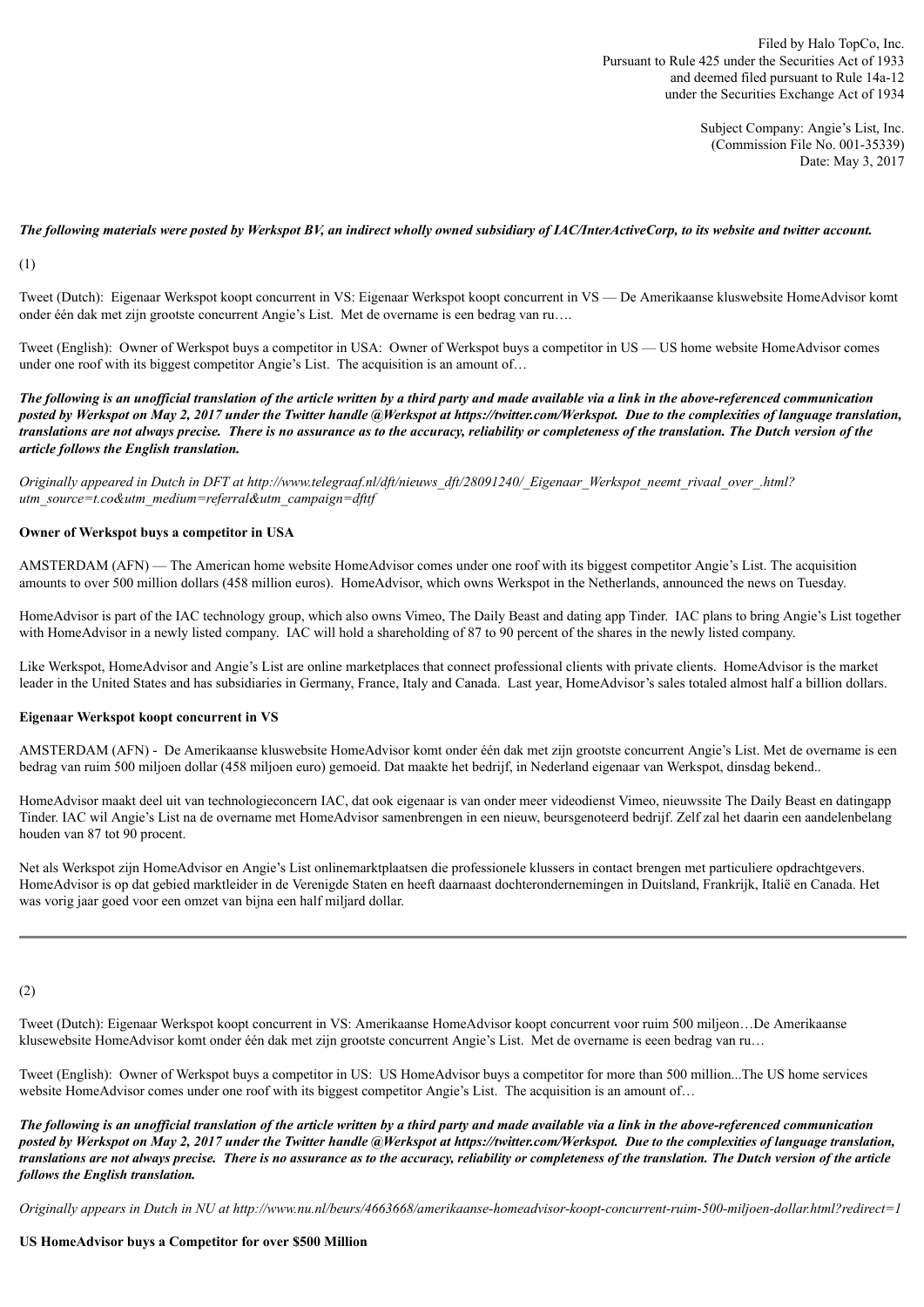The American home website HomeAdvisor comes under one roof with its biggest competitor Angie's List. The acquisition amounts to over 500 million dollars (458 million euros). HomeAdvisor, which owns Werkspot in the Netherlands, announced the news on Tuesday.

HomeAdvisor is part of the IAC technology group, which also owns Vimeo, The Daily Beast and dating app Tinder. IAC wants to bring Angie's List together with HomeAdvisor in a newly listed company. IAC will hold a shareholding of 87 to 90 percent of the shares in the newly listed company.

Like Werkspot, HomeAdvisor and Angie's List are online marketplaces that connect professional clients with private clients. HomeAdvisor is the market leader in the United States and has subsidiaries in Germany, France, Italy and Canada. Last year, HomeAdvisor's sales totalled almost half a billion dollars.

# **Amerikaanse HomeAdvisor koopt concurrent voor ruim 500 miljoen dollar**

De Amerikaanse kluswebsite HomeAdvisor komt onder één dak met zijn grootste concurrent Angie's List. Met de overname is een bedrag van ruim 500 miljoen dollar (458 miljoen euro) gemoeid. Dat maakte het bedrijf, in Nederland eigenaar van Werkspot, dinsdag bekend.

HomeAdvisor maakt deel uit van technologieconcern IAC, dat ook eigenaar is van onder meer videodienst Vimeo, nieuwssite The Daily Beast en datingapp **Tinder** 

IAC wil Angie's List na de overname met HomeAdvisor samenbrengen in een nieuw, beursgenoteerd bedrijf. Zelf zal het daarin een aandelenbelang houden van 87 tot 90 procent.

Net als Werkspot zijn HomeAdvisor en Angie's List onlinemarktplaatsen die professionele klussers in contact brengen met particuliere opdrachtgevers. HomeAdvisor is op dat gebied marktleider in de Verenigde Staten en heeft daarnaast dochterondernemingen in Duitsland, Frankrijk, Italië en Canada.

Het was vorig jaar goed voor een omzet van bijna een half miljard dollar.

(3)

2

Tweet (Dutch): Moederbedrijf @Werkspot en @InstapoIT neemt @AngiesList over. Persbericht via bit.ly/2pUbQRG #acquisitie #groei # business

Tweet (English): Mother Company @Werkspot and @InstapoIT takes over @AngiesList. Press release via bit.ly/2pUbQRG #acquisition #growth #business

The following is an unofficial translation of the article made available via a link in the above-referenced communication posted by Werkspot on May 2, 2017 under the Twitter handle @Werkspot at https://twitter.com/Werkspot. Due to the complexities of language translation, translations are not always precise. There is no assurance as to the accuracy, reliability or completeness of the translation. The Dutch version of the article follows the English *translation.*

*Originally appears in Dutch on Werkspot's website at https://www.werkspot.nl/blog/eigenaar-werkspot-neemt-beursgenoteerd-angie-s-list-over*

# **Owner of Werkspot takes Stock of Angie's List**

Amsterdam, May 2, 2017 — IAC (NASDAQ: IAC) and Angie's List, Inc. (NASDAQ: ANGI) concluded a final agreement to combine IAC's HomeAdvisor and Angie's List into the listed company ANGI Homeservices Inc. Angie's List is the second player in the US online retail market. IAC is expected to own over 85 percent of the shares of ANGI Homeservices Inc. after the transaction is completed. HomeAdvisor International, with the Netherlands-based Werkspot.nl, will be part of the new company.

The transaction combines the power of the well-known Angie's List, which has a large audience in the US, with HomeAdvisor, IAC's market leader. HomeAdvisor has the largest network of high-quality professionals and a consumer product that has recorded sales growth of 35 percent for seven consecutive quarters. ANGI Homeservices has the goal of growing 20 to 25 percent per year over the next five years, with an EBITDA margin of up to 35 percent.

Ronald Egas, CEO of Werkspot and Instapro, said: "In Europe, we are just beginning; the online retail market is now less than 10 percent of the total market. In the US, the market is already mature, which gives us a positive perspective that we can further build the market in Europe. And that is confirmed with Werkspot in the Netherlands, with 30 percent growth in job assignments in the first quarter. Consumers and professionals are increasingly finding each other online."

"This is now the 10th listed company that results from what was one business in 1995, with \$ 48 million revenue and a market capitalization of \$ 201 million - the start of IAC. Today, this is over 43 billion dollars, accounting for an annual return of 13.3 percent. Although it's hard to predict the future, I think this will just keep going," said Barry Diller, president of IAC and Expedia, Inc.

# **Eigenaar Werkspot neemt beursgenoteerd Angie's List Over**

Amsterdam, 2 mei 2017 - IAC (NASDAQ: IAC) en Angie's List, Inc. (NASDAQ: ANGI) hebben een definitieve overeenkomst gesloten om IAC's HomeAdvisor en Angie's List te combineren in het beursgenoteerde bedrijf ANGI Homeservices Inc. Angie's List is de tweede speler in de Amerikaanse markt van online klusaanbestedingen. IAC zal naar verwachting na afloop van de transactie meer dan 85 procent van de aandelen van ANGI Homeservices Inc. bezitten. HomeAdvisor International, met het in Nederland opererende Werkspot.nl, is nu ook onderdeel van een beursgenoteerde onderneming

De transactie combineert de kracht van het bekende merk Angie's List, dat een groot publiek heeft in de VS, met HomeAdvisor, de marktleider van IAC. HomeAdvisor heeft het grootste netwerk van hoge kwaliteit vakmannen en een consumentenproduct dat zeven opeenvolgende kwartalen een omzetgroei van 35 procent heeft geboekt. ANGI Homeservices heeft de doelstelling om de komende vijf jaar op rij 20 tot 25 procent per jaar te groeien met een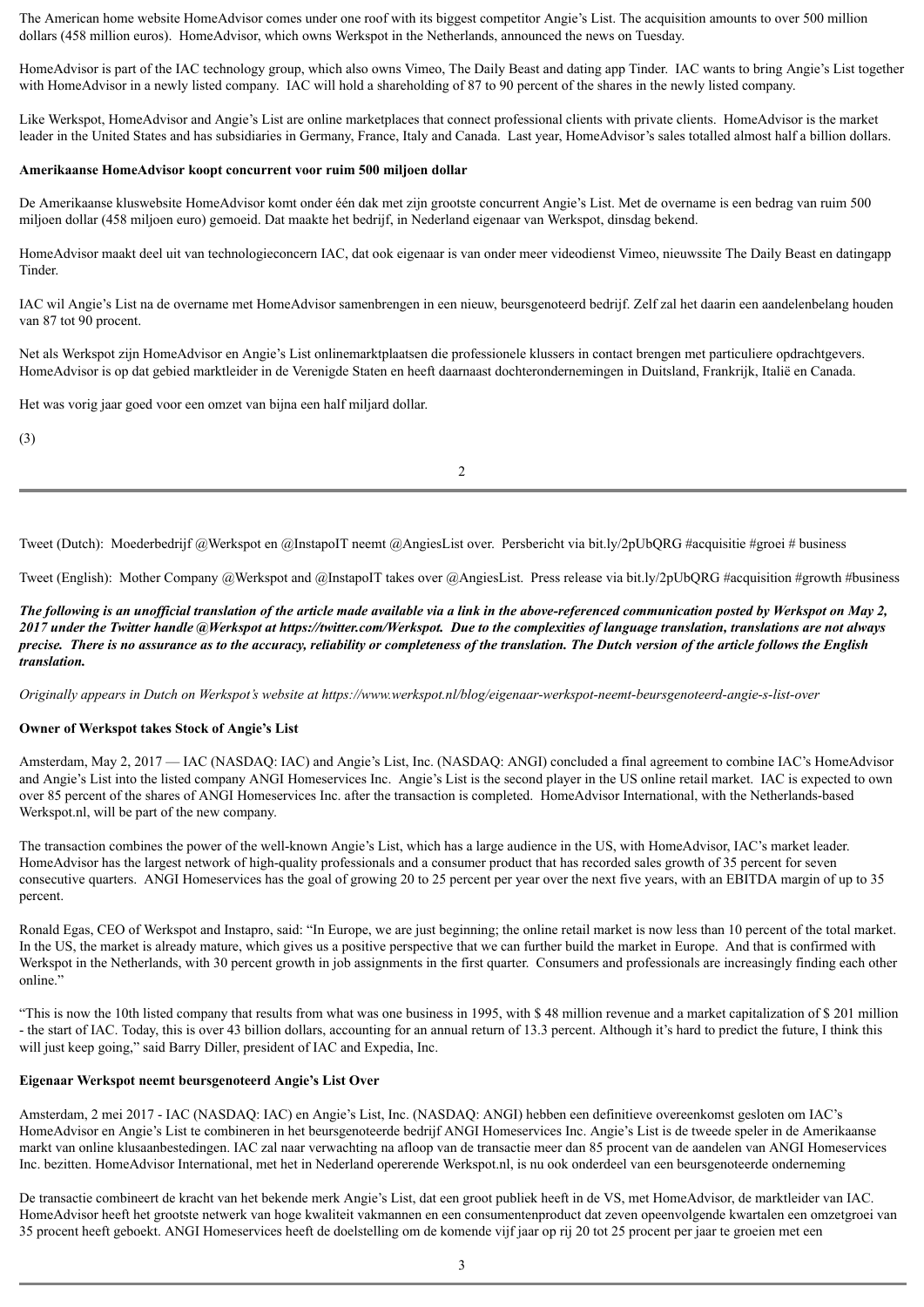EBITDA marge die ongeveer tot 35 procent zal oplopen.

Ronald Egas, CEO van Werkspot en Instapro, licht toe: "In Europa staan we nog maar aan het begin, de online klusmarkt is nu minder dan 10 procent van de totale markt. In de VS is de markt al meer volwassen, dit geeft ons een positief perspectief dat we de markt in Europa nog verder uit kunnen bouwen. En dat wordt in Nederland met Werkspot bevestigd met een groei van 30 procent in klusopdrachten in het eerste kwartaal. Consumenten en vakmannen vinden elkaar steeds makkelijker online."

"Dit is nu het 10e beursgenoteerde bedrijf dat voortvloeit uit wat in 1995 één bedrijf was, met 48 miljoen dollar omzet en een marktkapitalisatie van 201 miljoen dollar — het begin van IAC. Vandaag de dag is dit ruim 43 miljard dollar, goed voor een jaarlijks rendement van 13,3 procent. Hoewel het moeilijk is om de toekomst te voorspellen, denk ik dat dit gewoon door zal blijven gaan," zei Barry Diller, voorzitter van IAC en Expedia, Inc.

(4)

LinkedIn post (Dutch): Overnamenieuws: Eigenaar Werkspot/Instapro neemt beursgenoteerd Angie's List over. Ronald Egas, CEO van Werkspot en Instapro, licht toe: "In Europa staan we nog maar aan het begin, de online klusmarkt is nu minde": Eigenaar Werkspot neemt beursgenoteerd Angie's List over.

LinkedIn post (English): Overnight news: Owner of Werkspot/Instapro takes stock of Angie's List. Ronald Egas, CEO of Werkspot and Instapro, said: "In Europe, we are just beginning, the online retail market is now reminded": Owner of Werkspot takes stock of Angie's List.

The LinkedIn post includes a link to a page which originally appears in Dutch on Werkspot's website at https://www.werkspot.nl/blog/eigenaar-werkspotneemt-beursgenoteerd-angie-s-list-over. A translation of this page is provided above.

The LinkedIn post above included a link to a page which originally appears in Dutch on Werkspot's website at https://www.werkspot.nl/blog/eigenaar*werkspot-neemt-beursgenoteerd-angie-s-list-over. A translation of this page is provided above.*

#### Cautionary Statement Regarding Forward-Looking Information

This communication may contain "forward-looking statements" within the meaning of the Private Securities Litigation Reform Act of 1995. The use of words such as "anticipates," "estimates," "expects," "plans" and "believes," among others, generally identify forward-looking statements. These forwardlooking statements include, among others, statements relating to: IAC/InterActiveCorp's ("IAC") and/or Halo TopCo, Inc.'s ("NewCo") future financial performance, IAC's and/or NewCo's business prospects, strategy and anticipated trends in the industries in which IAC's and/or NewCo's businesses operate, or will operate, and other similar matters. These forward-looking statements are based on management's current expectations and assumptions about future events, which are inherently subject to uncertainties, risks and changes in circumstances that are difficult to predict. Actual results could differ materially from those contained in these forward-looking statements for a variety of reasons. As forward-looking statements involve significant risks and uncertainties, caution should be exercised against placing undue reliance on such statements. In light of these risks and uncertainties, these forward-looking statements may not prove to be accurate. Accordingly, you should not place undue reliance on these forward-looking statements.

In addition to factors previously disclosed in IAC's and Angie's List, Inc.'s ("Angie's List") reports filed with the SEC and those identified elsewhere in this communication, the following factors, among others, could cause actual results to differ materially from forward-looking statements and historical performance: (1) the occurrence of any event, change or other circumstances that could give rise to right of one or both of the parties to terminate the Agreement and Plan of Merger (the "Merger Agreement"); (2) the outcome of any legal proceedings that may be instituted against IAC, NewCo, Merger Sub or Angie's List; (3) the failure to obtain the necessary stockholder approval or to satisfy any of the other conditions to the proposed transactions on a timely basis or at all;

4

(4) the possibility that the anticipated benefits of the proposed transactions are not realized when expected or at all, including as a result of the impact of, or problems arising from, the integration of the HomeAdvisor business and Angie's List or as a result of changes in the economy and competitive factors in the areas where the HomeAdvisor business and Angie's List do business; (5) the possibility that the proposed transactions may be more expensive to complete than anticipated, including as a result of unexpected factors or events; (6) diversion of management's attention from ongoing business operations and opportunities; (7) potential adverse reactions or changes to business or employee relationships, including those resulting from the announcement or completion of the proposed transactions; (8) changes in asset quality and credit risk; (9) the potential liability for a failure to meet regulatory requirements; (10) potential changes to tax legislation; (11) the potential effect of the announcement of the proposed transactions or consummation of the proposed transactions on relationships, including with employees, customers and competitors; (12) the ability to retain key personnel; and (13) changes in local, national and international financial market, insurance rates and interest rates. Forward looking statements speak only as of the date they are made and IAC, NewCo and Angie's List do not intend, and undertake no obligation, to update any forward-looking statement.

# Important Additional Information

Investors and security holders are urged to carefully review and consider each of IAC's, NewCo's and Angie's List's public filings with the SEC, including but not limited to, if applicable, their Annual Reports on Form 10-K, their proxy statements, their Current Reports on Form 8-K and their Quarterly Reports on Form 10-Q. The documents filed by IAC and NewCo with the SEC may be obtained free of charge at IAC's website at *http://www.iac.com* or at the SEC's website at *https://www.sec.gov*. These documents may also be obtained free of charge from IAC by requesting them in writing to IAC Investor Relations, 555 West 18th Street, New York, NY 10011, or by telephone at 1-212-314-7400.

The documents filed by Angie's List with the SEC may be obtained free of charge at Angie's List's website at *http://www.investor.angieslist.com* or at the SEC's website at *https://www.sec.gov*. These documents may also be obtained free of charge from Angie's List by requesting them in writing to Investor Relations, Angie's List, Inc., 1030 East Washington Street, Indianapolis, Indiana 46202, or by telephone at 1-888-888-5478.

In connection with the proposed transaction, NewCo intends to file a registration statement on Form S-4 with the SEC that will include a proxy statement of Angie's List and a prospectus of NewCo, and each party will file other documents regarding the proposed transaction with the SEC. **Before**